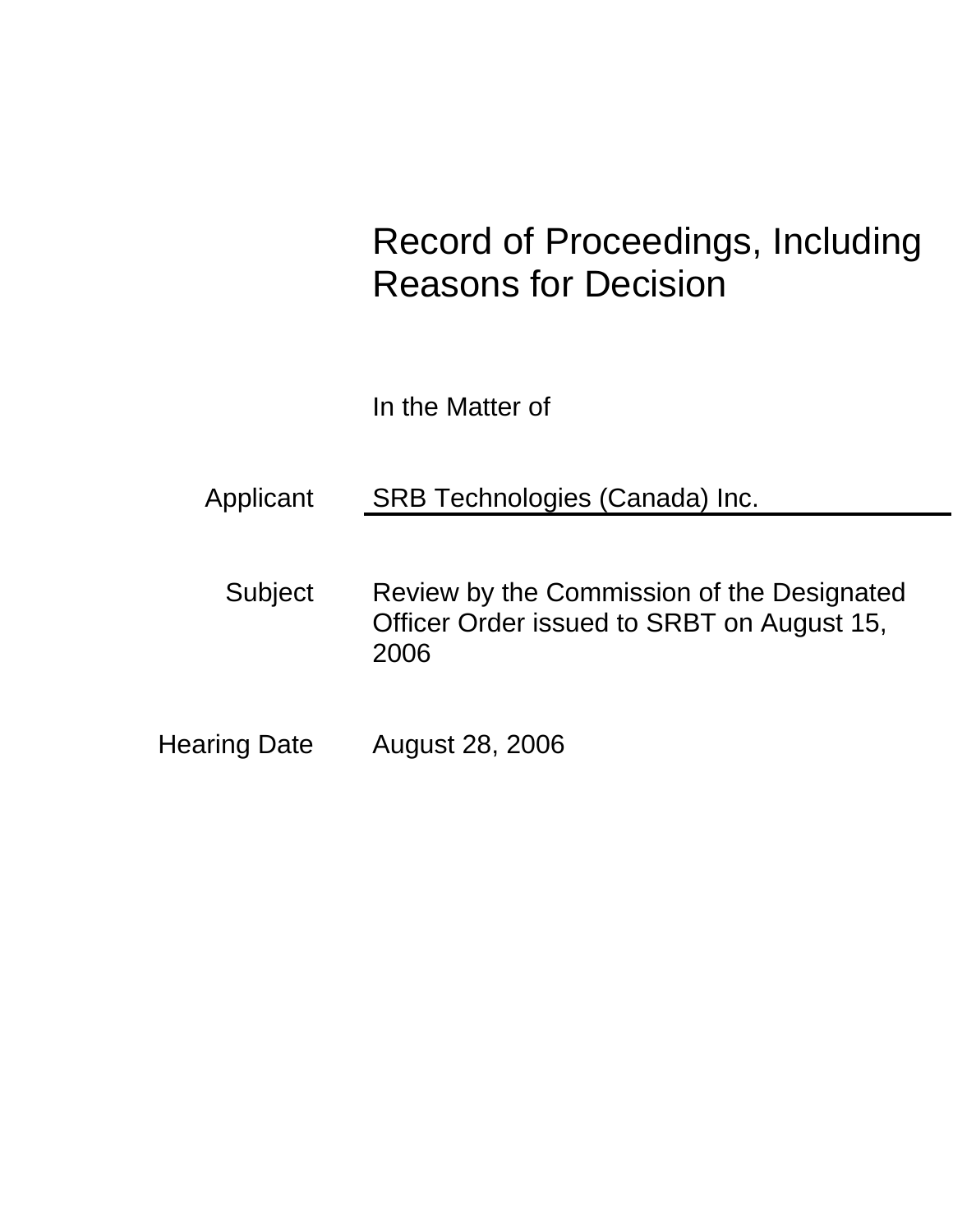# **RECORD OF PROCEEDINGS**

| Applicant:                                                           | SRB Technologies (Canada) Inc.                                                                                 |  |
|----------------------------------------------------------------------|----------------------------------------------------------------------------------------------------------------|--|
| Address/Location:                                                    | 320-140 Boundary Road, Pembroke, Ontario, K8A 6W5                                                              |  |
| Purpose:                                                             | Review by the Commission of the Designated Officer Order issued<br>to SRBT on August 28, 2006                  |  |
| Order issued:                                                        | August 15, 2005                                                                                                |  |
| Date of proceeding:                                                  | <b>August 28, 2006</b>                                                                                         |  |
| Location:                                                            | Canadian Nuclear Safety Commission (CNSC) Public Hearing<br>Room, 280 Slater St., 14th. Floor, Ottawa, Ontario |  |
| Members present:                                                     | L. J. Keen, Chair<br>C.R. Barnes<br>M. J. McDill<br>A.R. Graham                                                |  |
| Secretary:<br><b>Recording Secretary:</b><br><b>General Counsel:</b> | M.A. Leblanc<br>P. Bourassa<br>J. Lavoie                                                                       |  |

| <b>Applicant Represented By</b>                                  | <b>Document Number</b> |
|------------------------------------------------------------------|------------------------|
| • S. Levesque, President                                         |                        |
| • N. Morris, Senior Scientist and Principal of EcoMetrix Inc.    | CMD 06-H144.1          |
| • R. Nicholson, Senior Scientist and President of EcoMetrix Inc. |                        |
| • R. Osborne, Consulting Radiological Protection                 |                        |
| <b>CNSC</b> staff                                                | <b>Document Number</b> |
| • P. Thompson                                                    |                        |
| • P. Flavelle                                                    |                        |
| • H. Rabski                                                      |                        |

Order: Amended<br>Decision: August 30, 2006 **Date of Decision:**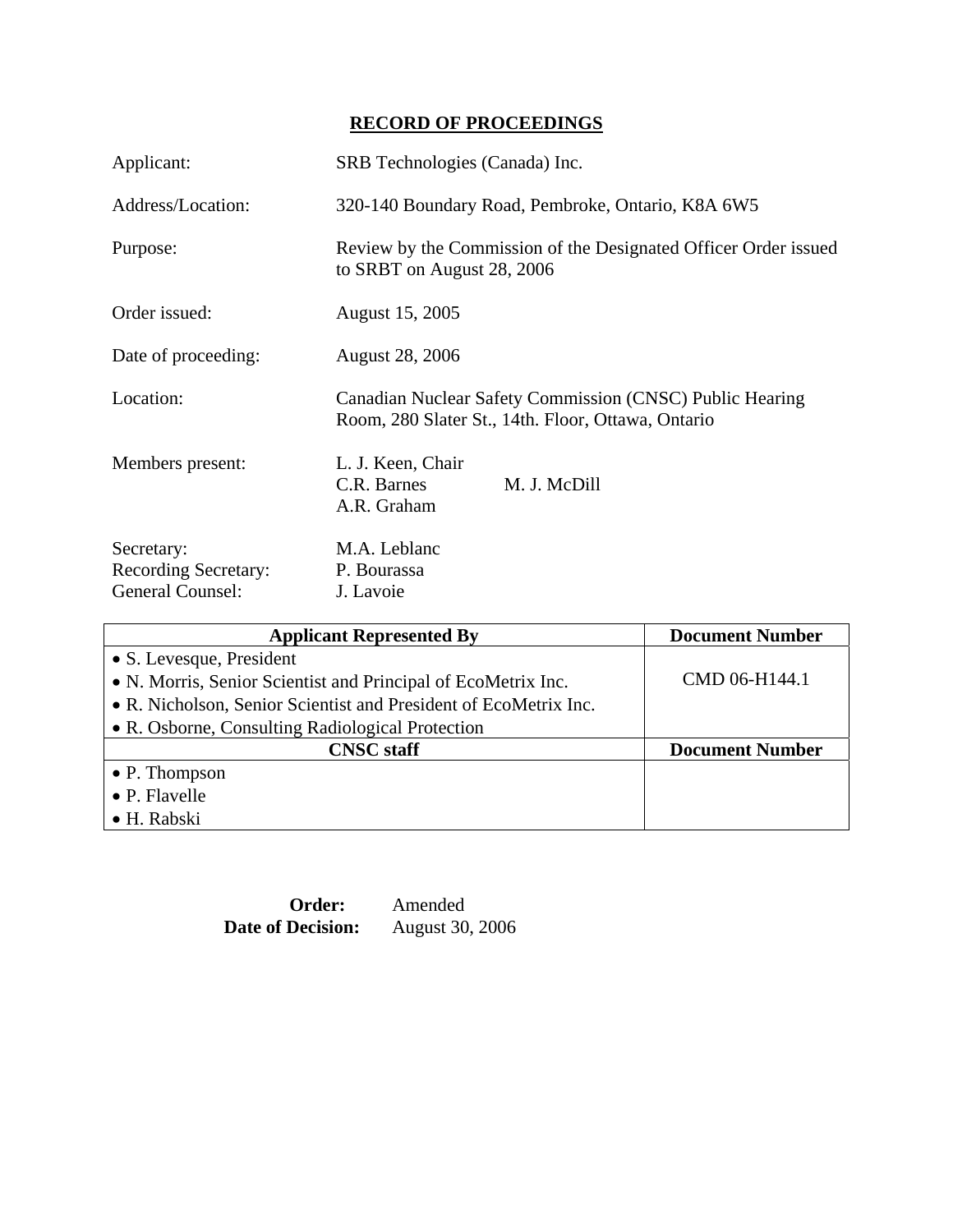# **Table of Contents**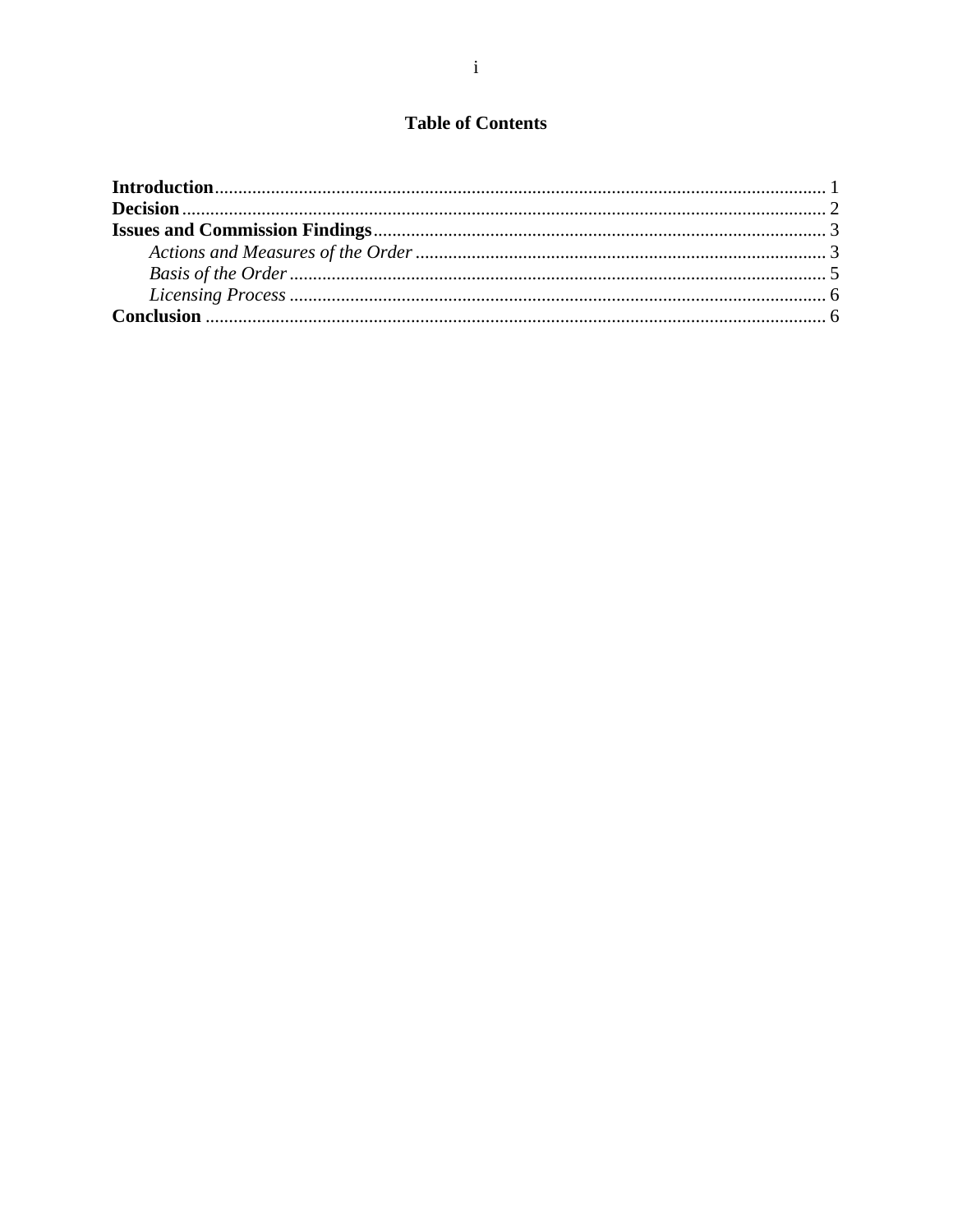# **Introduction**

- 1. On August 15, 2006, the Director of the Environmental Assessment and Protection Division of the Canadian Nuclear Safety Commission  $(CNSC<sup>1</sup>)$ , in her capacity as Designated Officer and pursuant to her authority under paragraph  $37(2)(f)$  of the *Nuclear Safety and Control Act<sup>2</sup>* (NSCA), issued an Order to SRB Technologies (Canada) Inc. (SRBT). The Order required SRBT to immediately comply with specific actions and measures identified in the Order. Among other actions and measures, SRBT was ordered to cease and desist the processing and use of tritium at its nuclear substance processing facility located in Pembroke, Ontario.
- 2. On August 15, 2006, pursuant to subsection 37(6) of the NSCA, the Designated Officer referred the Order to the Commission for review to confirm, amend, revoke or replace the Order. The purpose of the review is to provide the person named in or subject to the Order with an opportunity to be heard and to allow the Commission to take into consideration all information and evidence that will result in a fully informed decision.
- 3. Pursuant to paragraph 40(1)(d) of the NSCA, the Commission provided an opportunity to be heard to SRBT, as the person subject to and named in the Order. This *Record of Proceedings* describes the Commission's consideration of SRBT's submission on the Order, the review of the Order and the reasons for the decision.
- 4. As a result of the Commission's need to focus on the review of the Order separately from licensing issues, and the possible impact its decision could have on SRBT's licence renewal, the Commission decided to adjourn the public licensing hearing on this matter scheduled for August 17 and October 25, 2006. This *Record of Proceedings* also describes the Commission's consideration of the licensing process in addressing issues raised during the review.

## **Issues**

5. In its review of the Order, the Commission was required to confirm, amend, revoke or replace the Order, pursuant to subsection 37(6) of the NSCA.

# **Proceeding**

- 6. Pursuant to section 22 of the NSCA, the President of the Commission established a Panel of the Commission to review the Order.
- 7. The Panel of the Commission (hereafter referred to as the Commission), in making its decision, considered information presented for a proceeding held on August 28, 2006 in Ottawa, Ontario. During the proceeding, the Commission considered a written submission from SRBT (CMD 06- H144.1), the Designated Officer Order, including information referred to in the Order and heard

 $\overline{a}$ 

<sup>&</sup>lt;sup>1</sup> In this *Record of Proceedings,* the *Canadian Nuclear Safety Commission* is referred to as the "CNSC" when referring to the organization and its staff in general, and as the "Commission" when referring to the tribunal component.

 $2^2$  S.C. 1997, c. 9.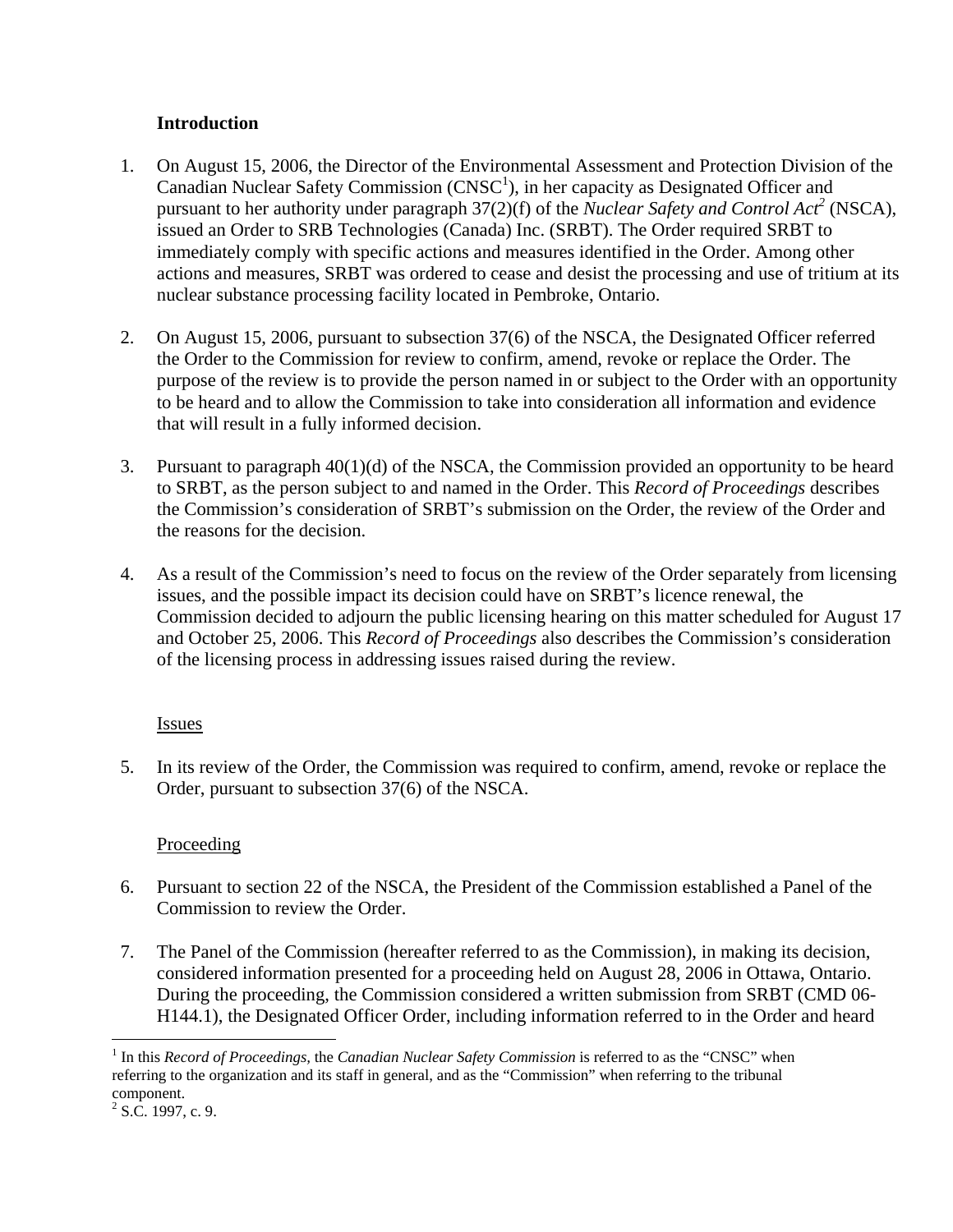oral presentations from SRBT and CNSC staff.

- 8. The Commission received a written submission concerning the Order from employees of SRBT on August 25, 2006. The Commission did not accept the submission as part of the proceeding on the basis that the employees of SRBT were not the subject of the Order.
- 9. The Commission also received a request for an opportunity to be heard from the Concerned Citizens of Renfrew County (CCRC) on the basis that it was named in the Order. In consideration of this request, the Commission noted that the CCRC had been referred to in the Order but was not the subject to the Order. In this regard, the Commission determined to deny the request for an opportunity to be heard and did not to consider the written submission from CCRC.
- 10. The Commission notes that SRBT employees and CCRC will have an opportunity to file submissions and make oral presentations in the context of the upcoming public hearing pertaining to the licensing of SRBT.
- 11. The proceeding was conducted in accordance with Part 6 of the *Canadian Nuclear Safety*  Commission Rules of Procedure<sup>3</sup>. The President of the Commission decided that it would not be prejudicial to SRBT and would be in the public interest to carry out the proceeding in a public forum and thus the public was invited to observe the proceeding.

# **Decision**

12. Based on its consideration of the matter, as described in more detail in the following sections of this *Record of Proceedings*,

the Commission, pursuant to subsection 37(6) of the NSCA, amends the Designated Officer Order issued to SRBT on August 15, 2006.

13. The Commission amends Part 2, item 1 of the Order as follows:

SRBT is permitted to process and use tritium that is required for, associated with or arises from the operation of the nuclear substance processing facility located at 320-140 Boundary Road, Pembroke, Ontario under the operational parameters set out in its current licence NSPFOL-13.01/2006.

SRBT shall not process or use tritium in the manner described above during the occurrence of any type of precipitation, including rain, drizzle, freezing drizzle, freezing rain, hail and snow.

 $\overline{a}$  $3$  SOR/2000-211.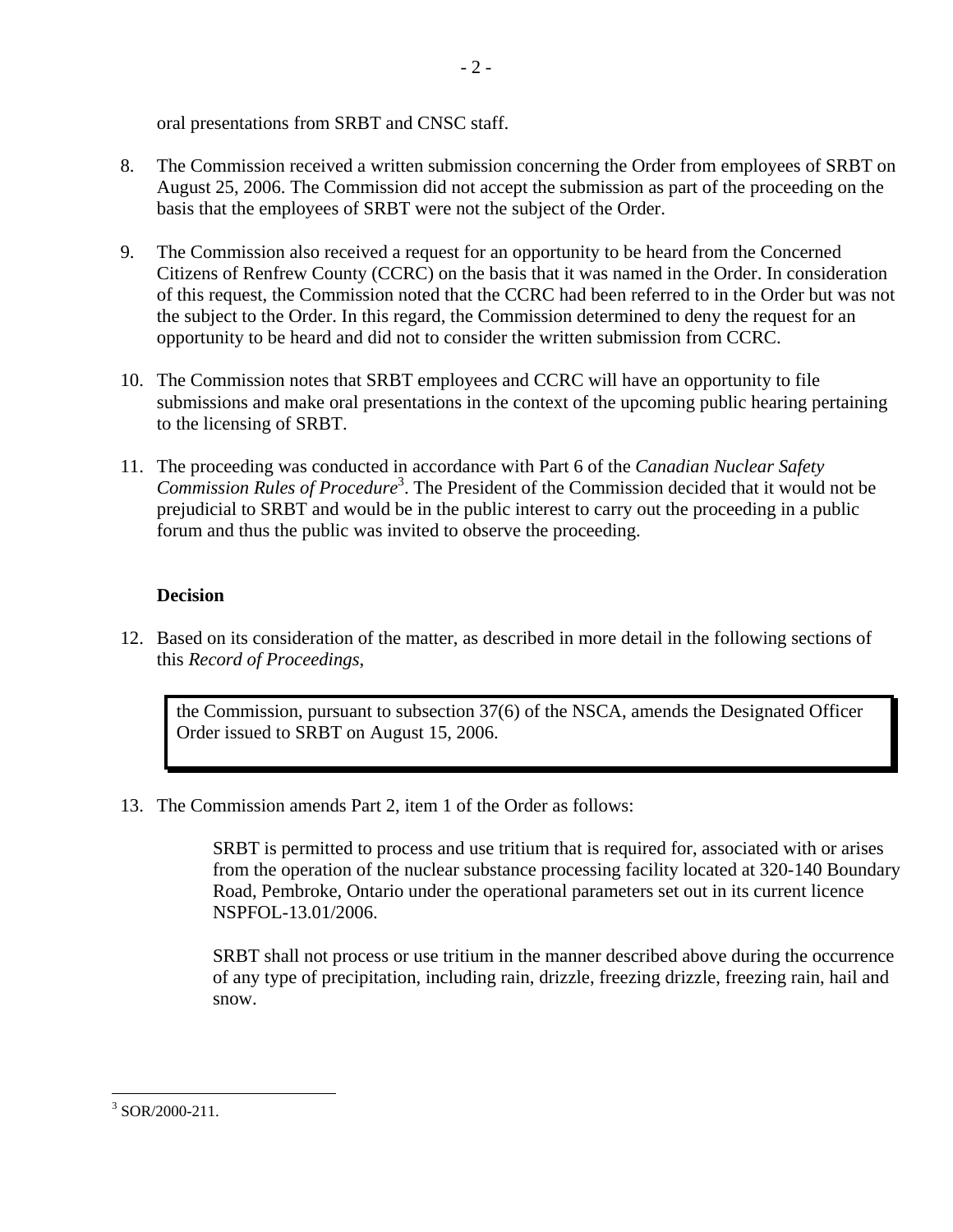- 14. The Commission revokes Part 2, item 2, given the amendment to part 2, item 1 of the Order.
- 15. The Commission amends Part 2, item 3 of the Order as follows:

SRB Technologies (Canada) Incorporated shall, by September 25, 2006, submit in writing to the Commission for consideration by the Commission at the Day One licensing hearing scheduled for October 25, 2006, a detailed report describing the specific actions and measures that will be taken to: identify all the sources of groundwater contamination; contain those sources of groundwater contamination; prevent or mitigate further direct contamination of the soil and groundwater under the stacks; and remediate the contaminated groundwater.

16. The Commission amends Part 2, item 4 of the Order as follows:

SRB Technologies (Canada) Incorporated shall, by September 25, 2006, submit for consideration by the Commission at the Day One licensing hearing scheduled for October 25, 2006, an implementation plan and schedule for the actions described in the report identified in Part 2, item 3 of the Order, as amended above.

17. The Commission amends Part 2, item 5 of the Order as follows:

Prior to implementation, the plan and schedule shall be approved by the Commission.

18. The Commission confirms Part 2, items 6 and 7 of the Order.

#### **Issues and Commission Findings**

- 19. In reviewing the Order under subsection 37(6) of the NSCA, the Commission considered the reasonableness of the Order. In this regard, the Commission considered the actions and measures identified in Part 2 of the Order and the information on which the Order was based, as identified in Part 3 of the Order. In this regard, and as elaborated further below, the Commission is satisfied that the Designated Officer, based on the information available, had sufficient evidence and a reasonable basis for issuing an Order to protect the environment until the matter could come before the Commission.
- 20. After having made its decision on the Order, the Commission also made decisions in respect of the licensing process regarding the application by SRBT for the renewal of its operating licence.

*Actions and Measures of the Order*

Item 1, Part 2 of the Order

21. During its opportunity to be heard, SRBT sought to have item 1, Part 2 of the Order revoked or amended so that it could continue to process and use tritium at its facility in Pembroke. SRBT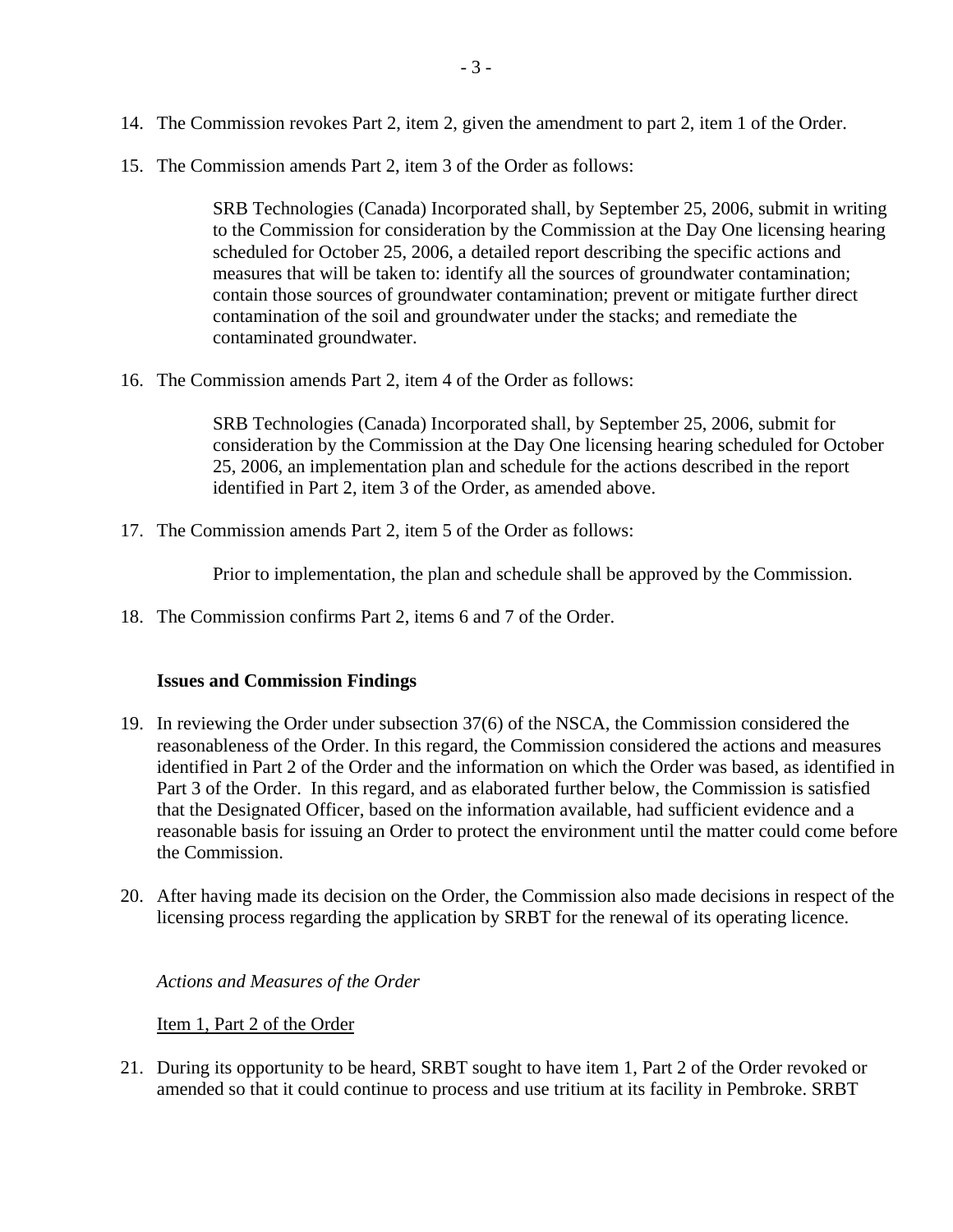made this request on the basis that the continued operation of the facility did not pose an unreasonable risk to the environment. In support of this claim, SRBT provided an analysis of groundwater data in the vicinity of the facility. SRBT considers that the analysis demonstrates there is sufficient travel time during groundwater migration to allow decay of tritium, which is the decrease of the quantity of radioactive material, to levels below the *Guidelines for Canadian*  Drinking Water Quality<sup>4</sup> before it reaches the bedrock. This would apply even at the high levels of tritium found at the surface and in a relatively shallow well located in the vicinity of the facility.

- 22. Considering that rainfall is at least a partial determinant of the amount of tritium deposited on the ground near the stacks and hence tritium concentration expected in groundwater, SRBT also stated that it would be prepared to operate only during non-rainy days, as a further measure to decrease the level of tritium found near the stacks.
- 23. Furthermore, SRBT provided evidence that its average weekly tritium gas (HT) and tritium oxide (HTO) releases have consistently decreased in the past several years and significantly decreased since the facility has been operating under the restrictive operational parameters of its current licence issued in November 2005. As a result, SRBT expressed its expectation that the level of tritium contamination in the groundwater will eventually decrease as well.
- 24. The Commission notes the significant progress made by SRBT to decrease its emissions during the past several years. Based on this consideration and the information presented in the course of the proceeding, the Commission is satisfied that the continued limited operation of the facility, under the restrictive operational parameters of its current licence and only during periods of no precipitation, will not exacerbate, in the time left to the licence, the risk to the environment. The Commission notes that SRBT will be coming before the Commission in the context of a two-day public hearing in the upcoming months and that the issues related to SRBT's qualifications and the provisions it makes to protect the environment will be further considered at that time.
- 25. Therefore, the Commission amends item 1, Part 2 of the Order to allow SRBT to operate under the restrictive parameters set out in its existing licence, and only during periods of no precipitation.
- 26. In order to verify compliance with the operational restrictions, the Commission requests that SRBT keeps an operations log book in which exact operating schedules and actual operating times will be recorded. In this respect, the Commission requests that CNSC staff undertake frequent inspections of the facility to verify compliance with the Order. The Commission further requests CNSC staff to inform the Commission immediately if there is non-compliance with respect to the operational restrictions on SRBT, including any non-compliance with the Order.

## Items 3, 4 and 5, Part 2 of the Order

 $\overline{a}$ 

27. The Commission agrees with the requirements of the Order that SRBT develops a detailed report describing the prevention or mitigation of further contamination of the groundwater under the stacks. Furthermore, the Commission also requests that SRBT includes in the report a plan to

<sup>&</sup>lt;sup>4</sup> Guidelines for Canadian Drinking Water Quality, prepared by the Federal-Provincial-Territorial Committee on Drinking Water of the Federal-Provincial-Territorial Committee on Health and the Environment, dated March 2006.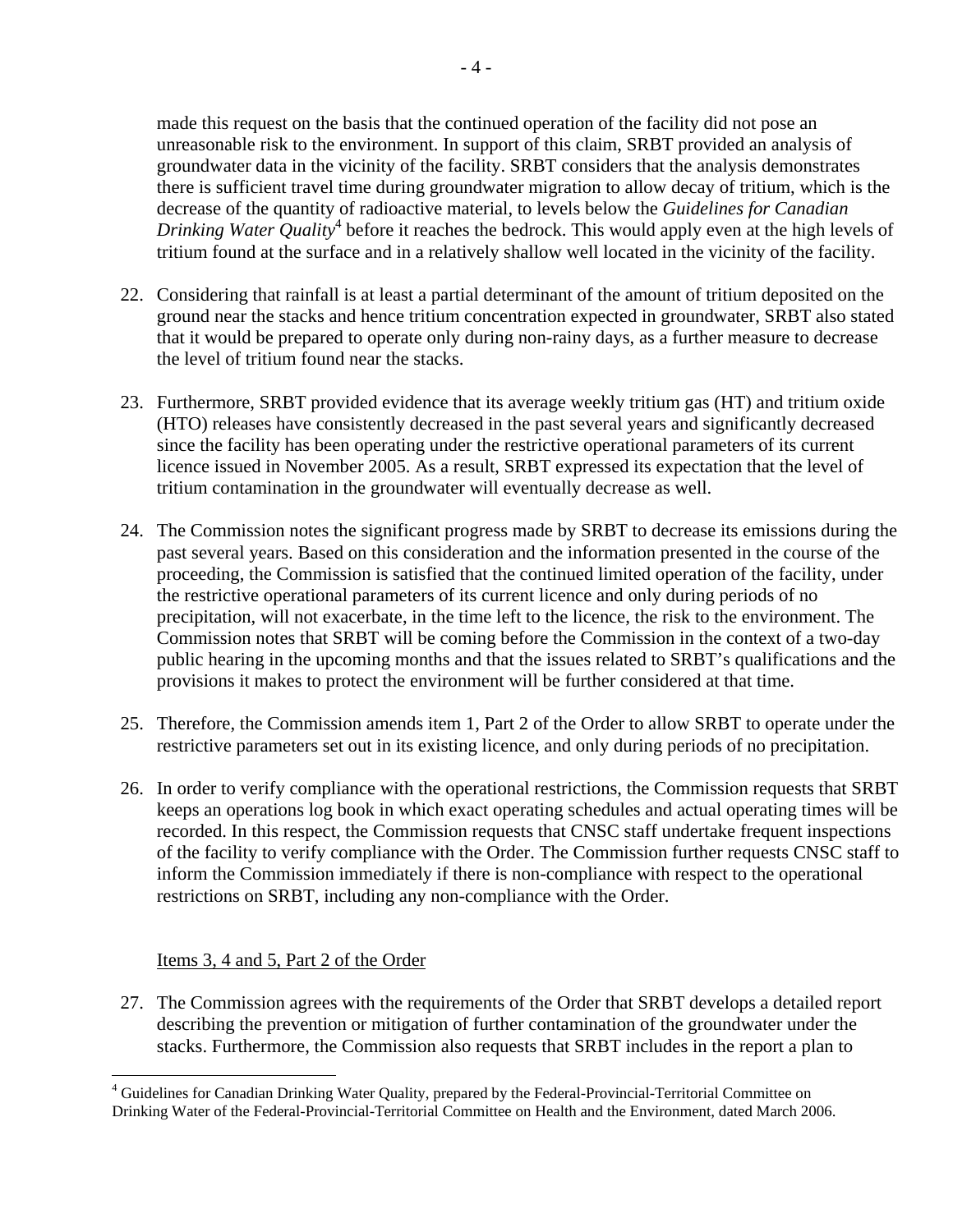identify, track and contain the sources of groundwater contamination and a plan to remediate the contaminated site.

- 28. In consideration of the importance to expeditiously address the current tritium contamination levels in the groundwater, the Commission further requests that the report be submitted in time for consideration at Day One of the licence renewal hearing. Accordingly, the report shall be filed with the Secretariat of the Commission by September 25, 2006 to be considered by the Commission during the licensing hearing.
- 29. Therefore, the Commission amends items 3, 4 and 5, Part 2 of the Order accordingly.
- 30. The Commission expects to receive CNSC staff's recommendations on SRBT's report and implementation plan in the form of supplementary information to be submitted for consideration on Day One of the licensing hearing.

## *Basis of the Order*

- 31. The Commission considered the information on which the Order was based, as identified in Part 3 of the Order.
- 32. SRBT submitted that it is committed to the protection of the environment and protection of groundwater resources. In this respect, SRBT noted the reduction in emissions achieved over the last few years and the recent introduction of additional mitigation measures.
- 33. Although the Commission recognized SRBT's recent efforts with respect to reducing emissions, the Commission noted that these efforts appear to have been initiated as a result of compliance actions from CNSC. The Commission expressed the view that there is a responsibility on the part of the licensee to ensure the protection of the environment. In this regard, the Commission made reference to the CNSC Regulatory Policy P-223, Protection of the Environment that states that the licensee must demonstrate through performance assessments, monitoring or other evidence that the provisions to protect the environment are adequate.
- 34. The Commission also considered the possibility that mechanisms other than atmospheric dispersion are contributing to the groundwater contamination, as submitted by CNSC staff. Furthermore, the Commission considered that SRBT is using the environment as containment wherein the contamination in the groundwater is no longer in the control of the licensee.
- 35. Based on the above information, the Commission agrees with CNSC staff's conclusions that SRBT has failed to take all reasonable precautions to protect the environment and has not taken all reasonable precautions to control the release of a radioactive nuclear substance into the environment.
- 36. The Commission notes that, based on the levels of tritium found during the course of the groundwater study carried out over the last several months, the SRBT facility operation could be having an impact on the environment. Furthermore, there was no systematic method available at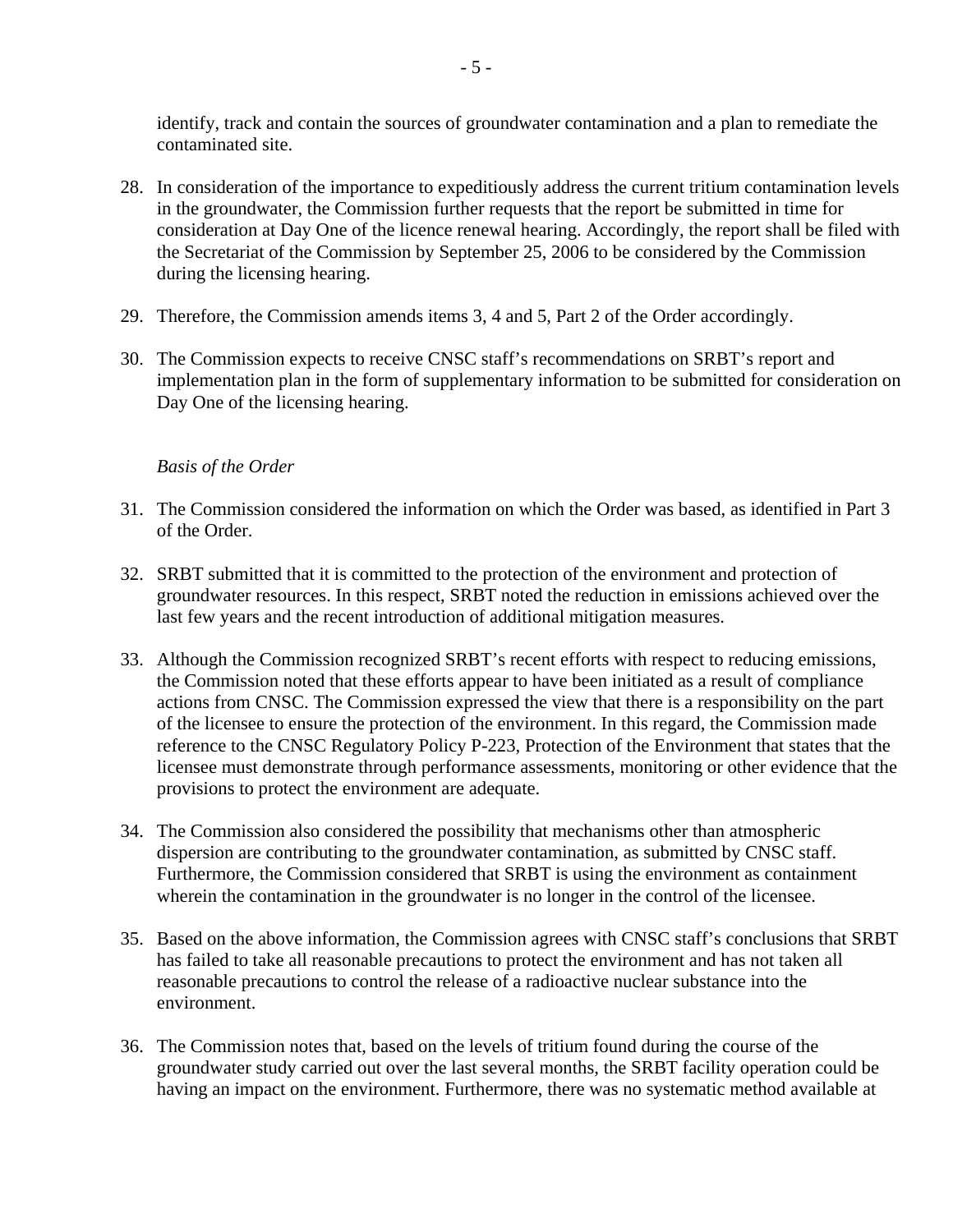the time to verify this level of impact, and thus immediate action was necessary and appropriately taken by the Designated Officer in issuing the Order. The Commission determines that CNSC staff's action was taken based on evidence available at that time, including uncertainties with respect to the migration of the groundwater and the possible unknown source of tritium contamination.

- 37. The Commission concludes that the Order as issued, and based on the information available at that time, was appropriate. The Commission wishes to reinforce the duty of the Designated Officer to fulfill the CNSC's mandate to protect the environment and the health and safety of the public. As seen appropriate by the Designated Officer, this includes the power to issue orders.
- 38. However, based on the evidence presented and the steps being taken by the licensee, the Commission is of the view that it is appropriate to amend the Order. The Commission, in making this decision, recognizes that the upcoming licensing hearing will provide a more comprehensive forum to assess the qualifications of the licensee to carry on the licensed activities and whether it is taking adequate provisions to protect the environment.
- 39. The Commission is satisfied that the Order, as amended, reflects the urgent need for SRBT to address the issues related to the contamination of the groundwater. The Commission is also satisfied that sufficient measures are in place to ensure that the effects on the environment would not be exacerbated within the short time remaining in the current licence. In addition, the Commission is of the view that during this time and in the context of the upcoming public hearing, uncertainties on the effects to the environment will be further clarified.

## *Licensing Process*

- 40. In considering the information provided in the course of this proceeding, the Commission has determined that many of the issues raised, such as those noted in paragraphs 22 and 33, can be more adequately dealt with in the context of a public hearing. Therefore, the Commission has set the dates of the two-day public hearing to consider the renewal of SRBT's operating licence on October 25 and November 27, 2006. The Commission notes that a Notice of Public Hearing will be published to provide further details on the public hearing process. The re-scheduling of the hearing follows the Notice of Adjournment published on August 15, 2006.
- 41. The Commission also is of the view that consideration of the issues raised in the context of a public hearing will allow the public, as intervenors, the opportunity to express their views and thus enhance the information provided in the course of the hearing and considered by the Commission when making its decision on the licensing of this facility.

## **Conclusion**

42. The Commission has considered the information and submission of SRBT and the CNSC staff as presented in the material available for reference on the record for the proceeding.